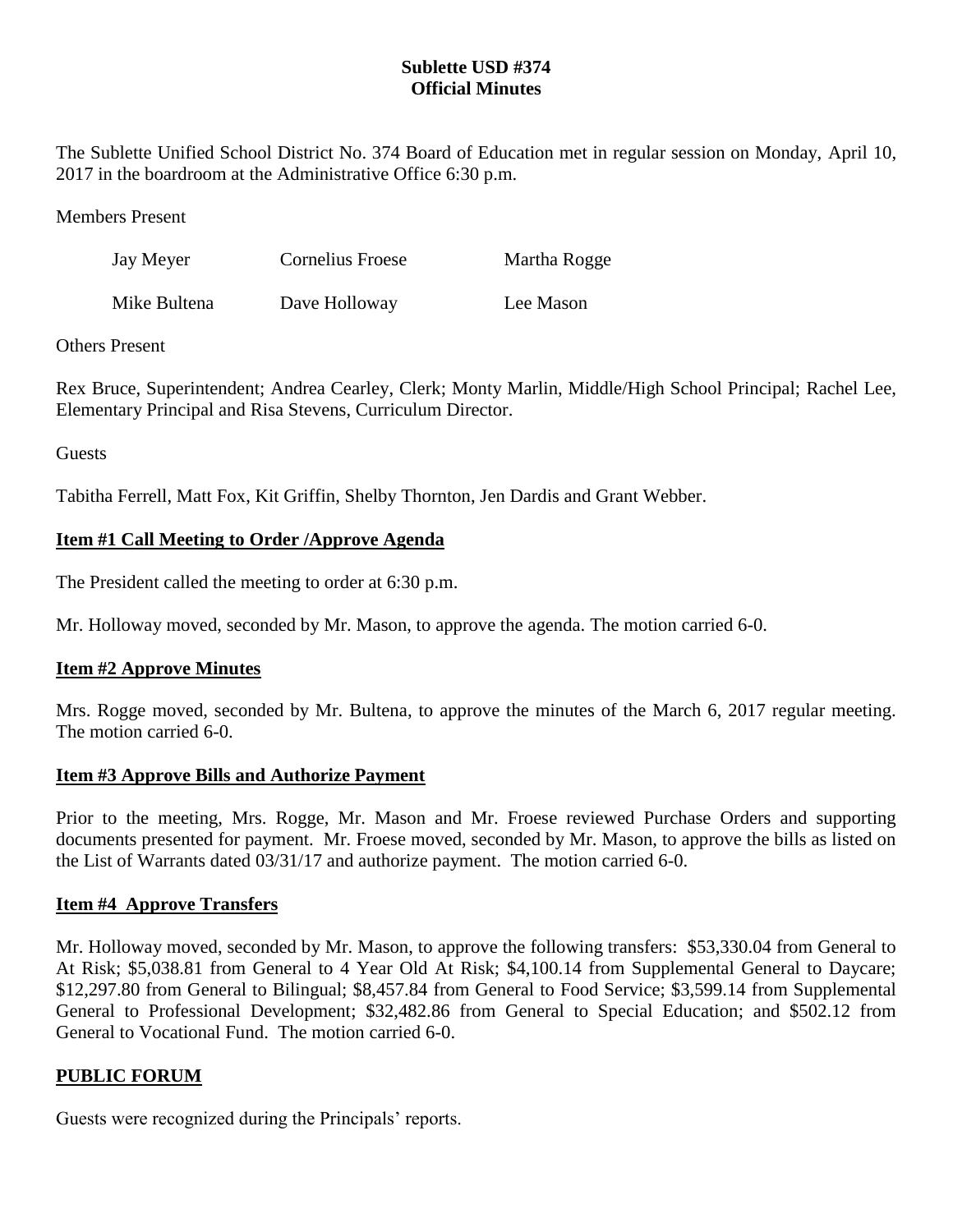Board Minutes Page 2 April 10, 2017

### **Reports**

#### Curriculum

Mrs. Stevens reported that data and goals are being entered into Kansas Star which is an on-line program. We are ready for Year 1 of KESA (5 year accreditation cycle). SAC meetings are being held and the groups are discussing goals. She reported that any new curriculum changes will depend on our new school year budget.

### **Principals**

Mr. Marlin reported that this Wednesday, April  $12^{th}$ , Sally Cauble will present a Challenge Award to the  $8^{th}$ grade class. Regional Music was April 1<sup>st</sup> and Mrs. Leverett and Mr. Roths have 20 entries going to state. The state Music Festival is April 29<sup>th</sup> in Salina. The 8<sup>th</sup> grade trip to Topeka was enjoyed by all, and a very nice Prom was held last weekend. Mr. Marlin introduced Kit Griffin, MS/HS FACS teacher, and Shelby Thornton who reported on their field trip to Garden City and Premier Homes. He acknowledged Matt Fox who is finishing his practicum for Building Leadership. He also introduced Jen Dardis, MS/HS Art teacher. She reported on League Art in Johnson where Annie Teichroeb received the Student Choice Award and Sarah Martinez received a Best of Show Award. Ms. Dardis also showed the board an updated Lark mascot designed by her Graphic Design class.

Mrs. Lee reported on a Yo-Yo program held at the elementary school. She introduced Tabitha Ferrell, 6<sup>th</sup> grade teacher, who reported on the State Science Fair held at Exploration Place in Wichita. Savannah Montemayor, Eva Teichroeb and Keaton Mason received state awards for their projects. All who attended were very appreciative to the board for the opportunity to attend this event.

#### Activities Director

Mr. Marlin gave the AD report for Mr. Carter. He reported the spring sports were off to a slow start with the recent rains we have had. They are hoping to get a baseball game in this week. The camera/computer system they are using now for track results has had some issues which they hope to resolve soon.

#### SWPRSC/HPEC

Mr. Meyer reported on the SWPRSC Board meeting. Mr. Bultena reported on the HPEC meeting.

#### Superintendent:

Mr. Bruce reported on a Monsanto and a Migrant summer school grant which he has been working on; new carpet for the elementary school hallways; and implementing a virtual school for possibly one year with an evaluation to follow.

#### **Item #5 Appoint New Board Member**

Mr. Mason moved, seconded by Mr. Holloway, to appoint Grant Webber to the open seat on USD 374 Board of Education. The motion carried 6-0.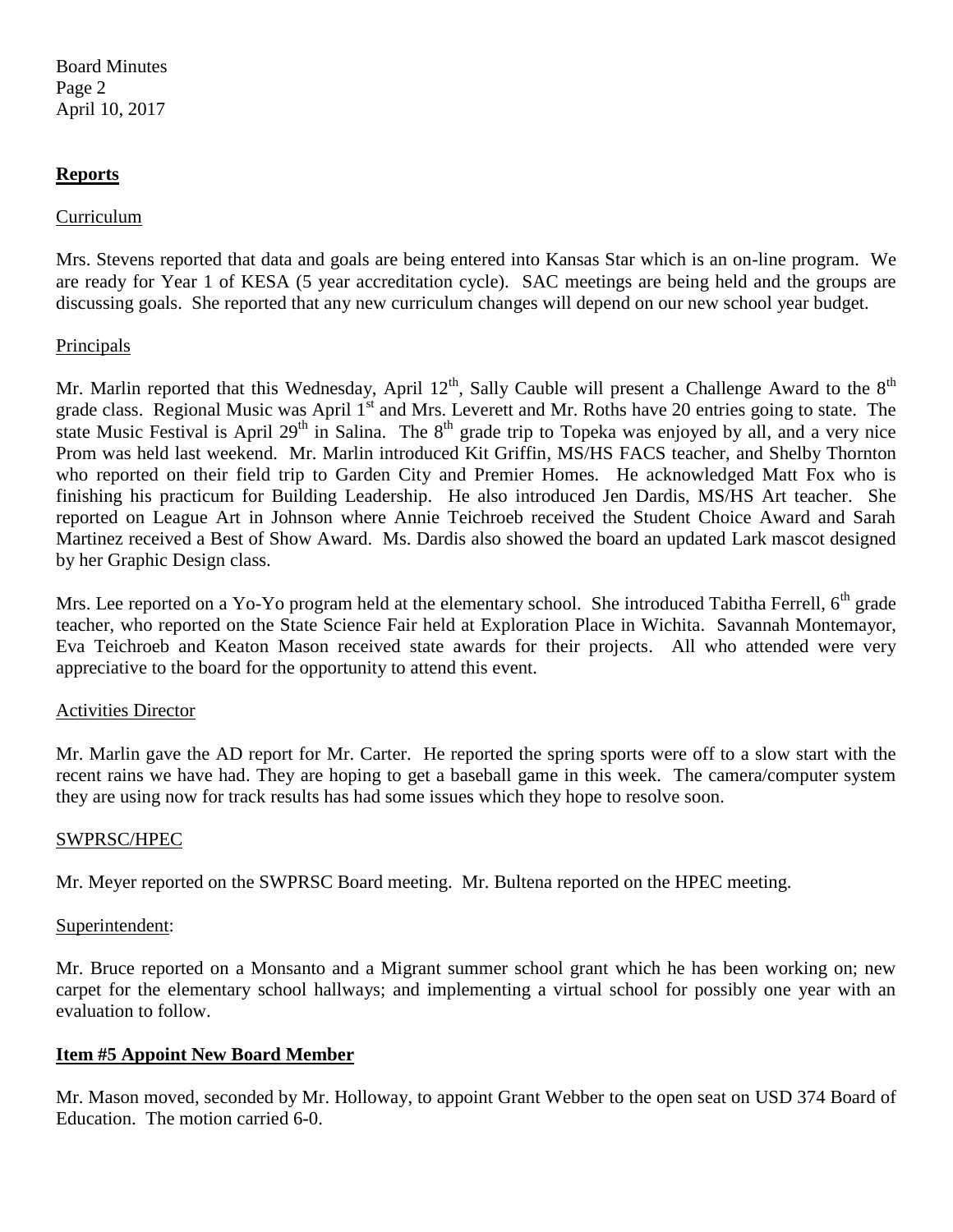Board Minutes Page 3 April 10, 2017

### **Item #6 Appoint Negotiation Team**

Mr. Holloway moved, seconded by Mr. Bultena, to appoint Mr. Meyer and Mrs. Rogge to the negotiation team. The motion carried 6-0.

#### **Item #7 Select Board Members to Present Diplomas**

Mr. Meyer and Mr. Mason will present the High School diplomas on May 13, 2017. Mr. Webber and Mr. Bultena will present the 8<sup>th</sup> Grade certificates on May 16, 2017.

#### **Item # 8 Consider Summer Food Program**

Mr. Mason moved, seconded by Mr. Bultena, to participate in the summer food program. The motion carried 6- 0.

#### **Item #9 Consider 2017/2018 School Calendar**

Mr. Bultena moved, seconded by Mr. Froese, to approve the 2017/2018 school calendar as presented. The motion carried 6-0.

#### **Item #10 Executive Session – Non-Elected Personnel**

Mr. Holloway moved, seconded by Mr. Mason, to go into executive session to discuss non-elected personnel, in order to protect the privacy interest of an identifiable individual(s), to include Mr. Bruce, Mr. Marlin and Mrs. Lee in executive session, and to reconvene to open session in the boardroom at 8:25 p.m. The motion carried 6-0.

The Board reconvened to open session at 8:25 p.m.

#### **Item #11 Resignations**

Mrs. Rogge moved, seconded by Mr. Holloway, to accept with gratitude for 35 years of service to USD 374 the resignation and retirement of Terry Phoenix as 2<sup>nd</sup> grade teacher. The motion carried 6-0.

Mrs. Rogge moved, seconded by Mr. Bultena, to accept with gratitude for 39 years of service to USD 374 the resignation and retirement of Jane Lehning as MS/HS Business/Computers teacher. The motion carried 6-0.

#### **Item #12 Contract Approval**

Mr. Bultena moved, seconded by Mr. Froese, to approve the contract of Matthew Lambert as MS/HS Business/Computers teacher. The motion carried 6-0.

Mr. Mason moved, seconded by Mr. Bultena, to approve the contract of Sonya Pena as 2<sup>nd</sup> grade teacher. The motion carried 6-0.